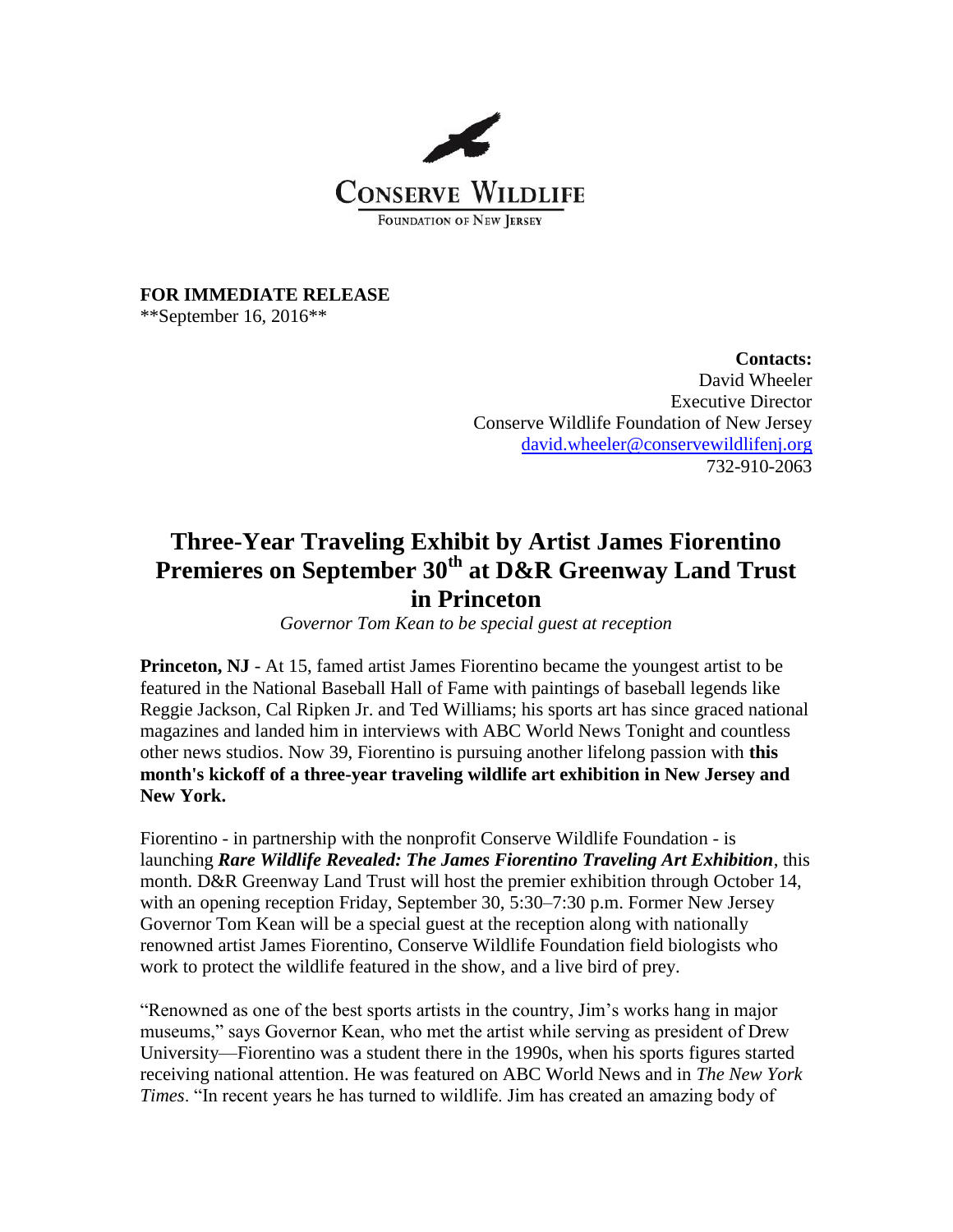work... Many of the creatures he paints are endangered, and Jim celebrates their uniqueness and beauty."

Fiorentino's realistic paintings depict some of the state's most endangered and vulnerable species. **Among other venues, the exhibition will be shown at Salmagundi Club at 47 Fifth Avenue in New York next spring**.

"Mr. Fiorentino's incredibly evocative artwork inspires viewers by putting a spotlight on these charismatic yet often overlooked wildlife species," says Conserve Wildlife Foundation New Jersey Executive Director and wildlife author David Wheeler. "His watercolor paintings truly bring wildlife to life. His art helps to educate and engage viewers about the precipitous declines that many of these species have suffered and helps us bring attention to the very tangible steps that people can take to save and strengthen these wildlife populations."

Gov. Kean and Wheeler wrote the foreword and introduction, respectively, for the art exhibition hardcover book accompanying the exhibition. Through October, sales of the original paintings, limited edition digital prints, the exhibition book, and wildlife merchandise will benefit Conserve Wildlife Foundation and D&R Greenway Land Trust.

"The subject of disappearing New Jersey wildlife speaks directly to the work that we do to protect habitats," says D&R Greenway President & CEO Linda Mead. "As an admirer of James Fiorentino's artistic talent, I am thrilled that we were selected as the premiere venue for this exhibition."

Fiorentino started painting animals when he was 10, and he later became a trustee for the Raptor Trust in Millington, N.J. "We rehabilitate 4,000 wild birds a year and release about half that number," says Fiorentino. "These wild birds have had a tremendous influence on me. I enjoy getting close to birds of prey, and it brought me back to nature art." Before going back to his studio to paint the details, Fiorentino sketches the animals up close, sometimes holding them, taking in their details.

His two young sons enjoy being in nature, the oldest son joining his father to draw wildlife, especially butterflies—proving that humans, too, benefit from having wildlife in their midst. "I am awed by what we see in our own backyard: the (endangered) Eastern box turtle, great horned owl, pileated woodpeckers, foxes, hawks and butterflies," says Fiorentino. "It's an amazing backyard ecosystem."

*Rare Wildlife Revealed: The James Fiorentino Traveling Art Exhibition* is sponsored by Omni Distribution, LLC, Flying Fish Brewing Company, Merrill G. & Emita Hastings Foundation, Studio 7 Fine Art Gallery, and Somerset Patriots.

Conserve Wildlife Foundation has been a long-time partner with D&R Greenway, exhibiting our *Species on the Edge* fifth-grade art and essay contest winners annually in D&R Greenway's Olivia Rainbow Gallery. This year, the fifth graders art will be exhibited simultaneously with the Fiorentino exhibit.